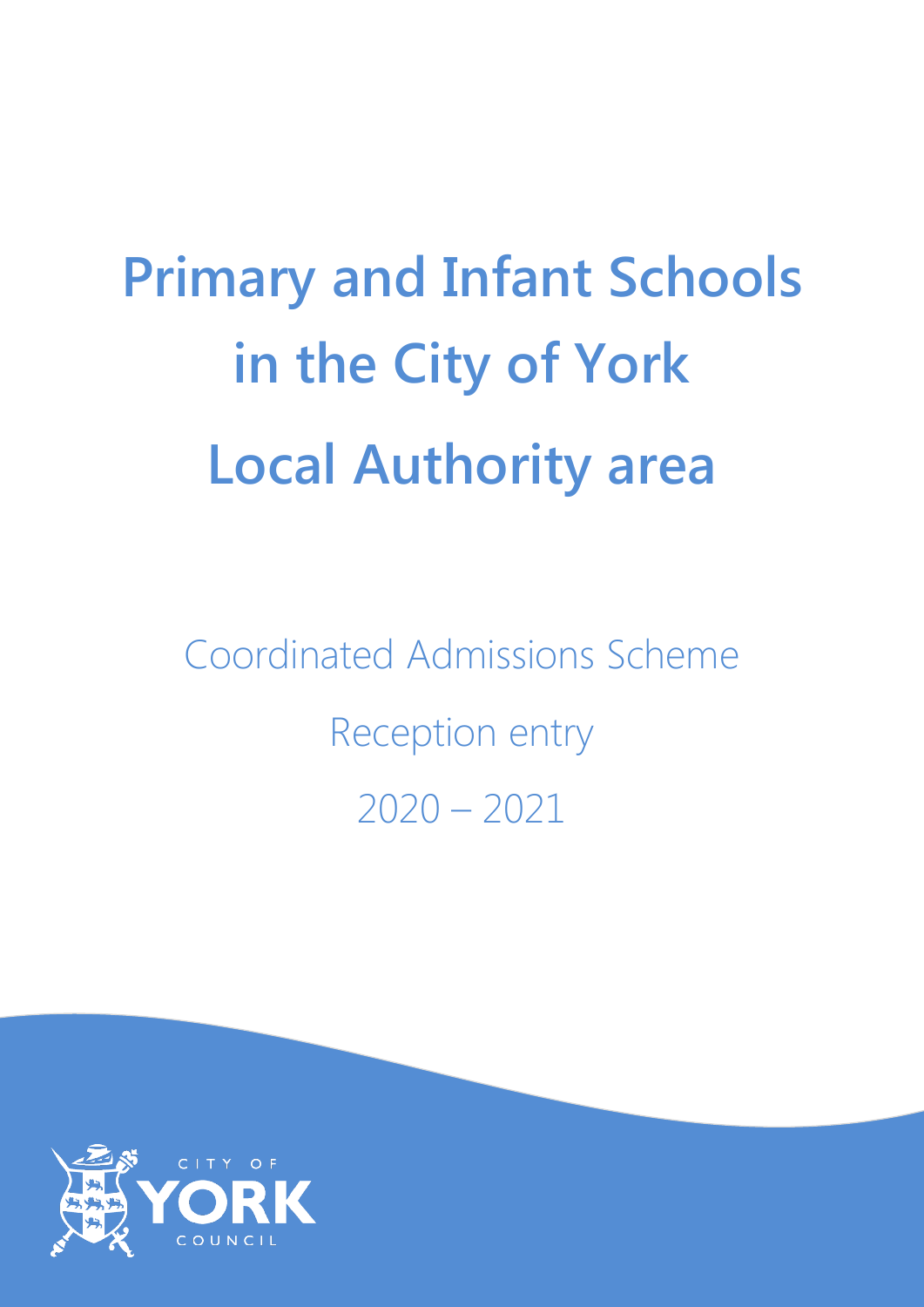#### **A Introduction**

- 1 This coordinated scheme provides a framework for a fair and open way of determining applications to start primary or infant school in September 2020.
- 2 This scheme complies with the requirements of the School Admissions Code 2014 and all current legislation regarding school admissions.
- 3 This scheme is reviewed each year and subject to a period of consultation amongst schools, governing bodies, admission authorities, neighbouring local authorities, parent/carers and other interested parties. It is considered within this consultation alongside the admission arrangements of all state-funded schools within the City of York area.
- 4 This scheme applies to all state-funded primary and infant schools in the City of York area who admit children at the start of Reception as the normal year of entry. It aims to ensure that within the operation of an equal preference system:
	- a) each applicant only receives one offer of a school place;
	- b) each applicant is offered the highest ranked preference school that is available; and
	- c) a single offer is made for all applicants on the same day.
- 5 This scheme applies to applications within the primary admissions round, that is when applying for a place in Reception as the normal year of entry to start primary or infant school for the first time. It does not apply to 'in-year' applications for a place at primary or infant school. In-year admissions are those that are made either during the school year, or for admission into year groups other than the normal year of entry. More information on in-year admissions can be found in the City of York In-Year Admissions Policy.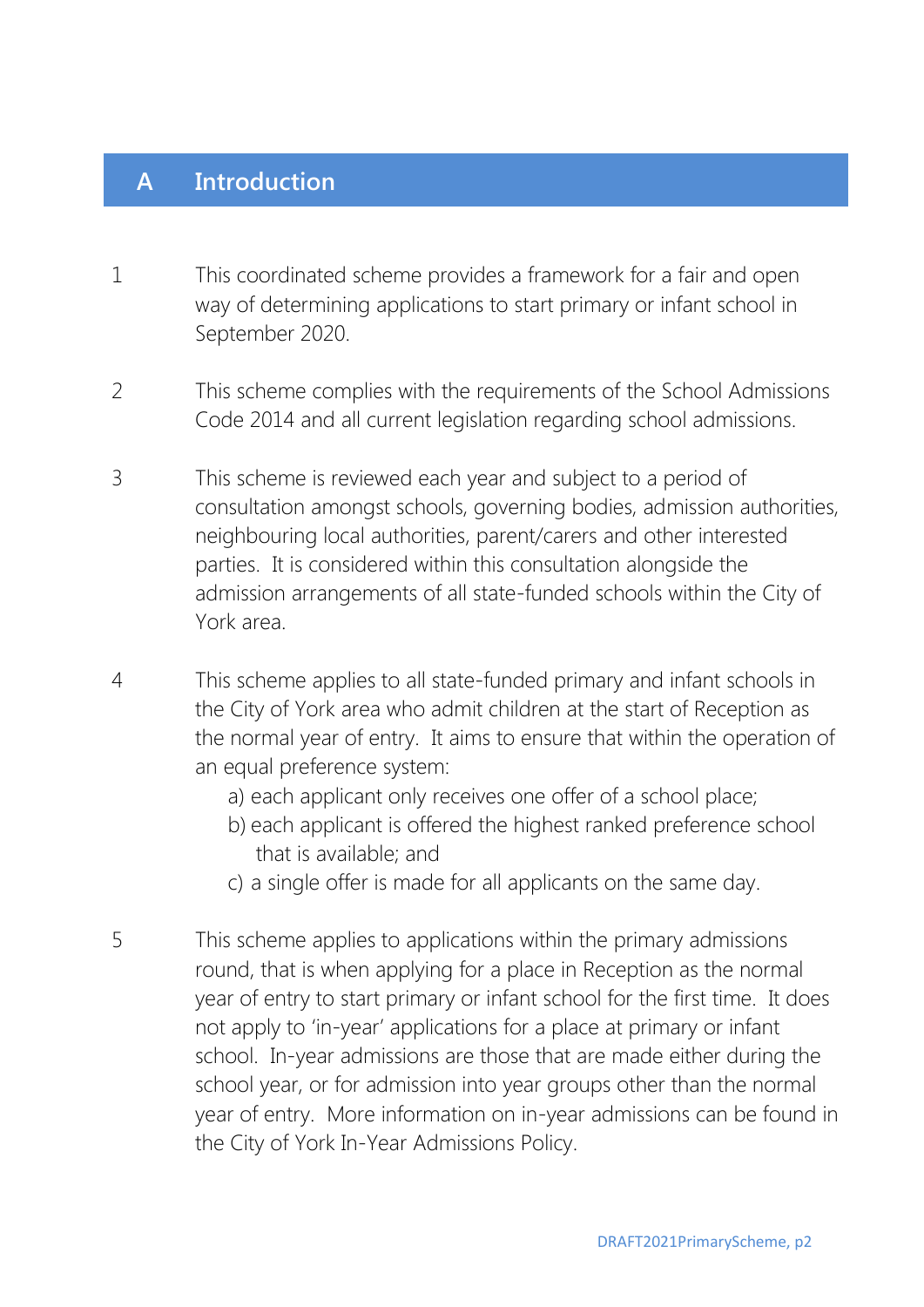6 Information regarding applying for a place at primary or infant school can be found on the City of York School Admissions website at [www.york.gov.uk/schooladmissions](http://www.york.gov.uk/schooladmissions) and in the Guide for Parents at [www.york.gov.uk/guideforparents](http://www.york.gov.uk/guideforparents)

## **B Making Applications**

- 1 The standard way of making applications will be online at [www.york.gov.uk/schooladmissions](http://www.york.gov.uk/schooladmissions) where an online form ('the form') can be completed to apply for a school place. It is expected that most applications will be made online, but where applicants cannot apply online, they may request support from the LA, schools, or a paper application form known as the 'School admissions application for Primary School in September 2020'.
- 2 The form will be used for the purpose of admitting children into the first year of primary education by making one single application.
- 3 The form must be used as a means of expressing one or more preferences by applicants who are parent/carers resident in the City of York Local Authority (LA) area wishing to express a preference for their child:
	- a) to be admitted to a school within the LA area (including Voluntary Aided Schools and Academies); and/or
	- b) to be admitted to a school located in another LA area (including Voluntary Aided Schools and Academies).
- 4 Applicants resident in other Local Authority areas should apply to the Local Authority in which they are resident and consult the coordinated admissions scheme for that Local Authority area.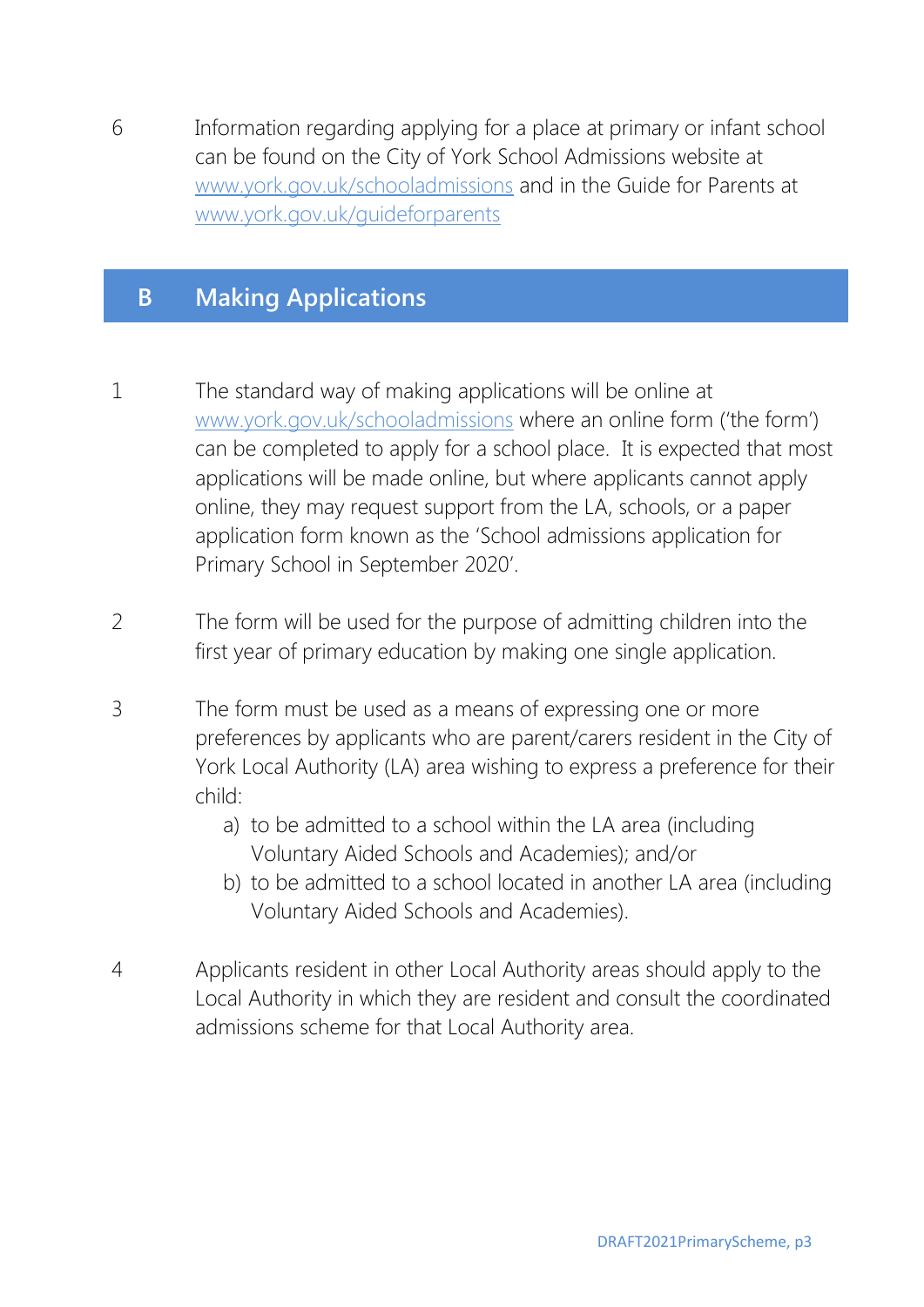- 5 The form will invite applicants to  $$ 
	- a) express in rank order up to five preferences, including Voluntary Aided schools, Academies and schools outside the City of York area;
	- b) give their reasons for their preference(s); and
	- c) provide details of their child's home address which should be the address at which the child is ordinarily resident. Further information on the address can be found in the [Guide for](http://www.york.gov.uk/guideforparents)  [Parents.](http://www.york.gov.uk/guideforparents)
- 6 Applicants are advised to
	- a) consider their 'catchment' school when expressing their preferences. Catchment areas are designated by the Local Authority and are made available to applicants in the [Guide for](http://www.york.gov.uk/guideforparents)  [Parents,](http://www.york.gov.uk/guideforparents) online at www.york.gov.uk, and upon request from the School Services team;
	- b) consider the implications of home to school transport when expressing their preferences. The City of York Home to School Transport Policy is made available to applicants online at [www.york.gov.uk/schooltransport](http://www.york.gov.uk/schooltransport) and upon request from the School Services team. Applicants from outside the City of York area are advised to contact the Local Authority in which they are resident regarding transport;
	- c) inform the LA if they wish to home educate their child from Reception; and
	- d) inform the LA if they intend to enrol their child in an independent school from Reception.
- 7 All preferences expressed on the form are valid applications. Voluntary Aided Schools and Academies can require applicants who nominate their school to complete a supplementary information form (SIF) or provide additional information where this is required for the admission authority to apply their oversubscription criteria to the applicant. The SIF, if required, must be returned directly to the school.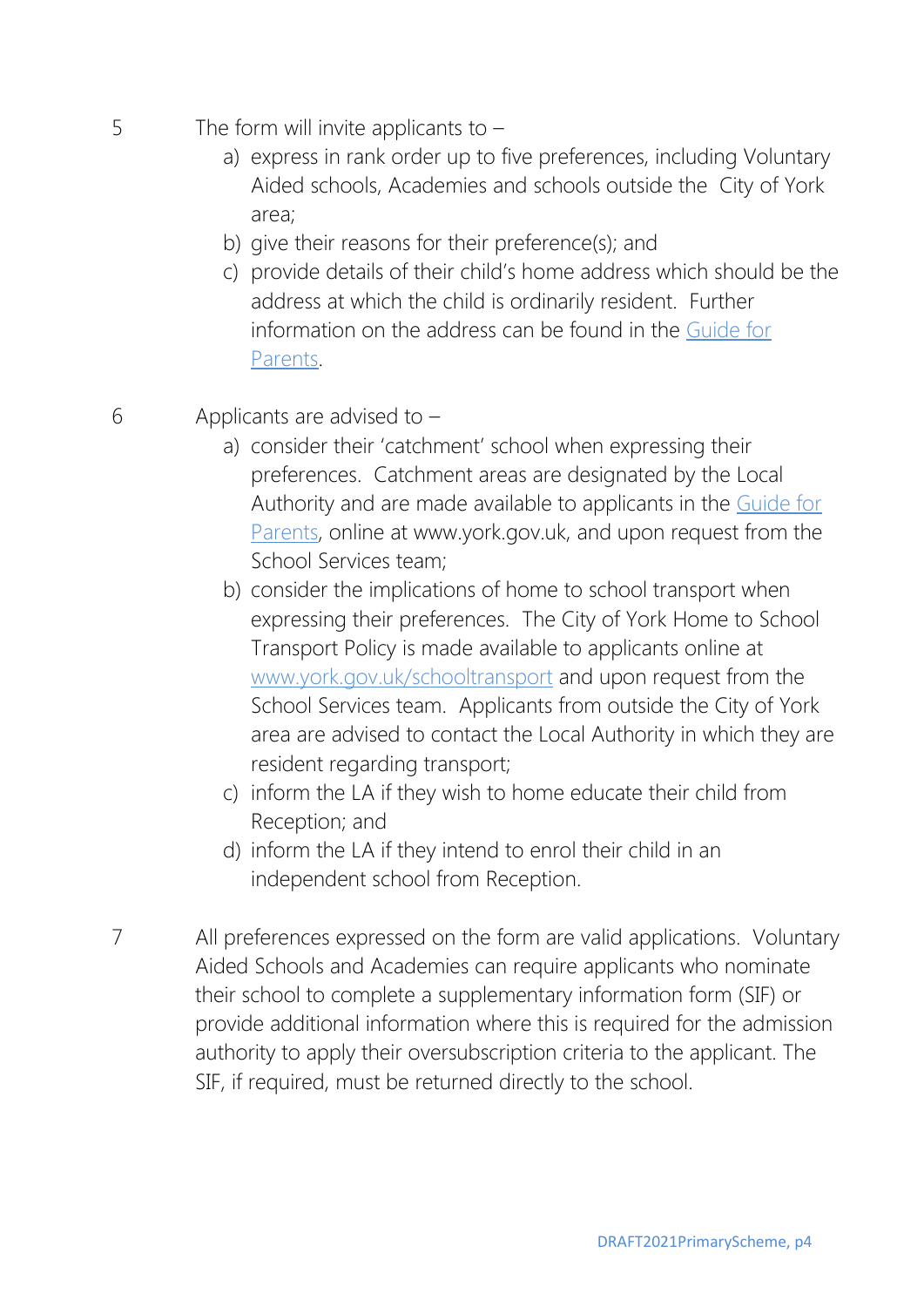- 8 Where a Voluntary Aided School or Academy receives a SIF from a City of York resident it will not be regarded as a valid application unless the applicant has also completed the (LA) form and the school is listed as a preference on it.
- 9 If the LA receives more than one application, for example both an online and paper application, and they differ, the LA will query this with the applicant. If the LA receives an application from more than one person claiming parental responsibility for the same child, and the content of these applications differ, the LA will inform both applicants. The LA will then not process any preference(s) that differ until the applicants are either in agreement, or until one applicant can show the legal right to have their preference(s) considered over the preference(s) of the other applicant.
- 10 The closing date for applications is 15 January 2020. Completed forms must be returned to the LA including those applicants who indicate a school outside the City of York area. Completed forms can be returned to the LA via City of York infant or primary schools. Online applications must be submitted on or before the closing date for applications.

# **C Late Applications**

- 1 Applications received after the closing date may be treated as 'late' applications by the coordinating LA and/or the admission authority.
- 2 Admission Authorities may decide to accept late applications and treat them as 'on-time' applications if this is accompanied by a satisfactory reason provided at the time of application.

After 15 March 2020, the LA will not accept any late applications or changes of preference or changes of circumstances and treat them as 'on-time' applications or preferences, as to do so later would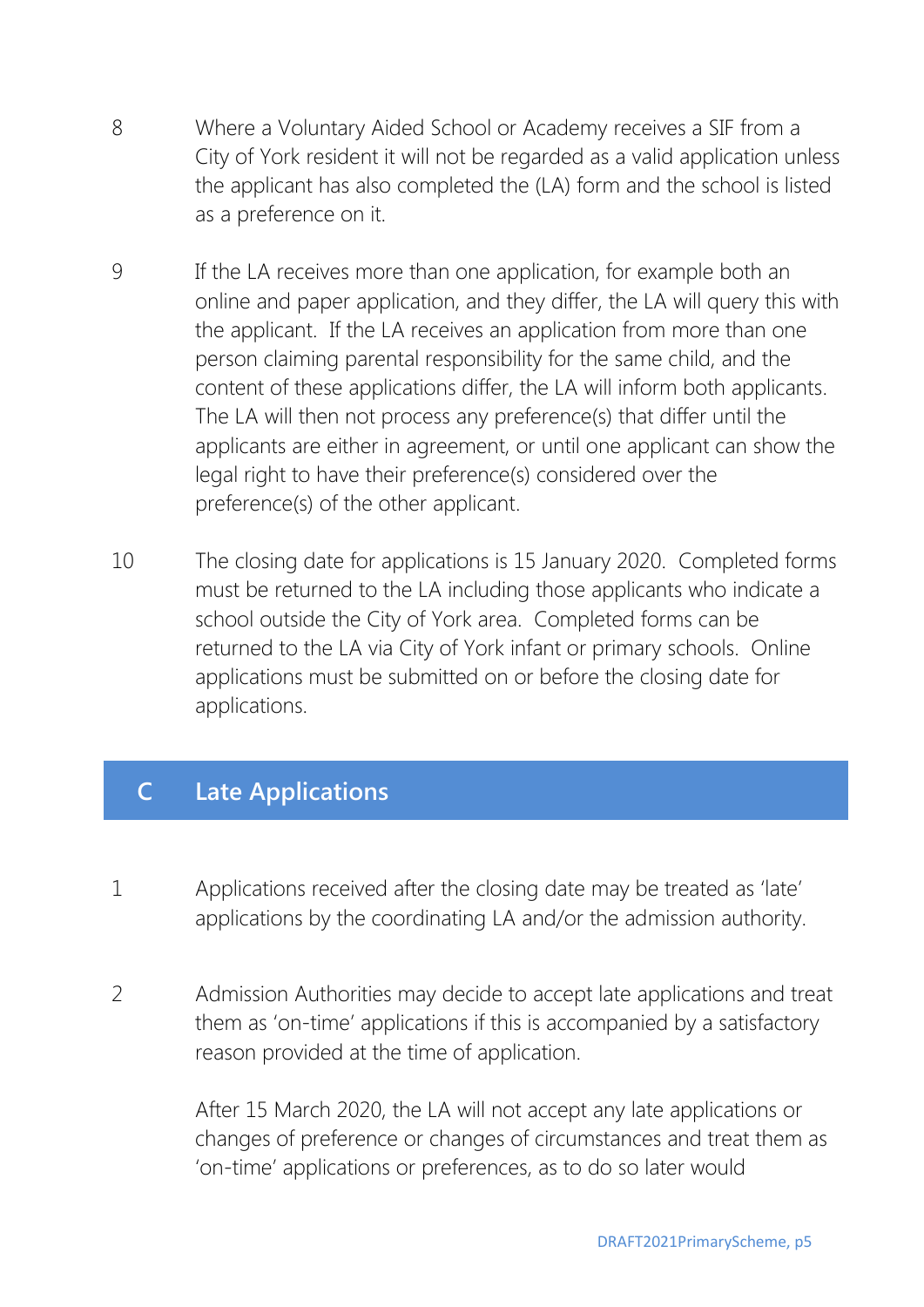jeopardise the process of timely LA coordination.

- 3 Late applications received between the closing date for applications and the date places are offered may be applied a lower priority when determining to whom places can be offered.
- 4 Late applications received after the offer day, but before the start of the school year will be coordinated using the same arrangements and criteria as 'on-time' applications, although the availability of places will depend on where places are still available as well as the preferences of applicants.
- 5 Late applications received after the first day of the school year may be considered as 'in-year' applications, although these preferences, if unsuccessful, will be held on a waiting list until the end of the first term in line with 'on-time' applications as set out in Section G of this scheme.

#### **D Coordinating Applications**

- 1 The LA will act as a clearing house for the allocation of places by the relevant admission authorities in response to preferences received via either an online application or the form.
- 2 Each admission authority operating within the scheme will have published and determined their own admissions policy for their school(s). All preferences expressed for a school will be determined in line with the relevant admissions policy.
- 3 The LA will provide information about applicants resident in the City of York area expressing preferences for schools outside the City of York area to other Local Authorities for their consideration.
- 4 The LA will receive information about applicants resident outside the City of York area expressing preferences for schools within the City of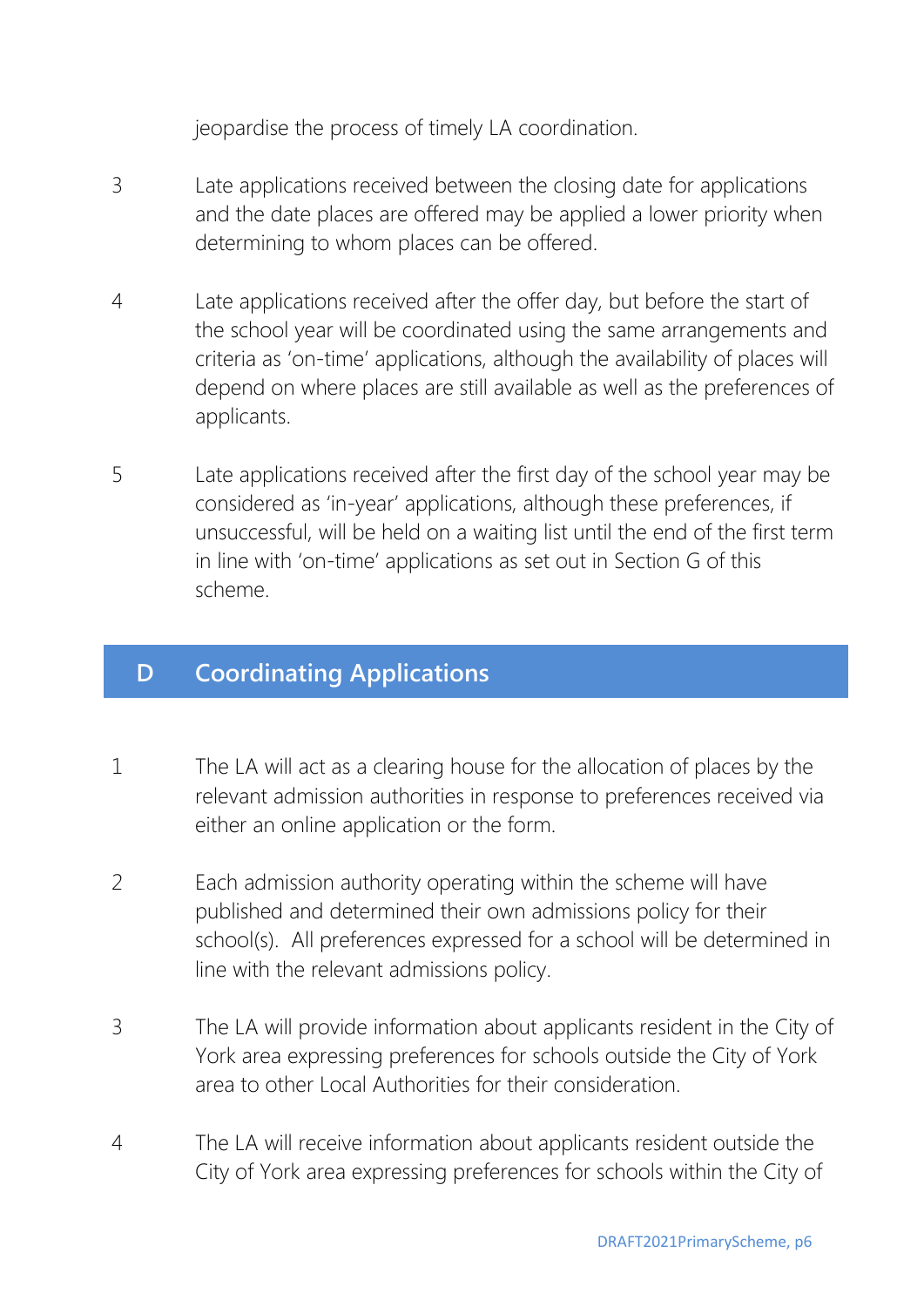York area from other Local Authorities. These preferences will be processed alongside preferences from applicants from the City of York.

- 5 The LA will provide details of all preferences expressed for Voluntary Aided and Academy schools within the City of York area to those schools for their consideration.
- 6 The LA will receive completed ranked lists of all preferences from Voluntary Aided and Academy schools within the City of York area.
- 7 The LA will provide information on all preferences, including to whom offers can be made, to other coordinating Local Authorities for applicants resident outside the City of York area.
- 8 The LA will receive information on all preferences, including to whom offers can be made, from other coordinating Local Authorities for applicants resident in the City of York area.

#### **E Decisions on Applications**

- 1 The decision on which applicants are offered places at a school named as a preference on an application is the responsibility for the admission authority for that school.
- 2 The LA will only make a decision with respect to the offer or refusal of a place in response to any preference expressed on an application where:
	- a) it is acting in its separate capacity as an admission authority, or
	- b) an applicant is eligible for a place at more than one school, or
	- c) an applicant is not eligible for a place at any school that the applicant has named as a preference.
- 3 Those schools that are their own admission authority will rank all applicants according to the oversubscription criteria contained within their own admissions policies. These ranked lists will be made available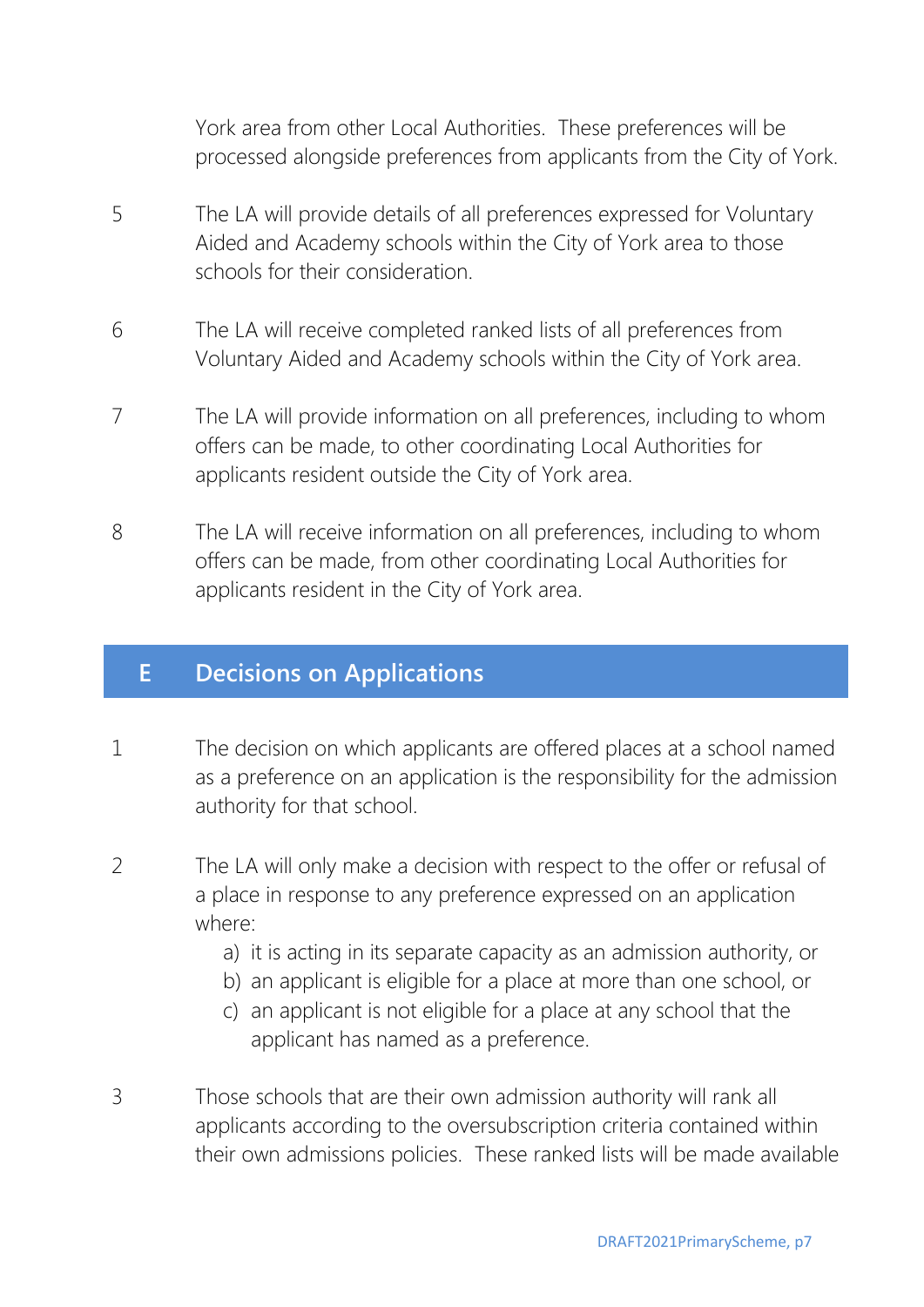to the LA for the purposes of determining where a place will be offered, and be provided in accordance with the timetable laid out in this scheme.

4 The LA will, for those schools for which the LA is also the admission authority, rank all applicants according to the oversubscription criteria for those schools.

#### **F Allocations**

1 The LA will compare the ranked lists of all schools that are named as a preference by the applicant. Where the child is eligible for a place at only one of the nominated schools, that school will be allocated to the child.

> Where the child is eligible for a place at two or more of the nominated schools, they will be allocated a place at whichever of these schools is the highest ranked preference.

- 2 Each applicant will receive no more than one allocation of a school place. A place will be allocated at the highest ranking school named as a preference for which they are eligible for a place.
- 3 The LA, as the coordinating Local Authority for all applicants resident in the City of York area, will allocate school places on behalf of all admission authorities operating within the coordinated scheme.
- 4 The LA will provide all City of York primary and infant schools with a provisional list of the children to be allocated a place at their schools before the date on which allocations are made. This list may be amended by the LA at a later date. Schools should not contact parent/carers until after allocations have been made by the LA.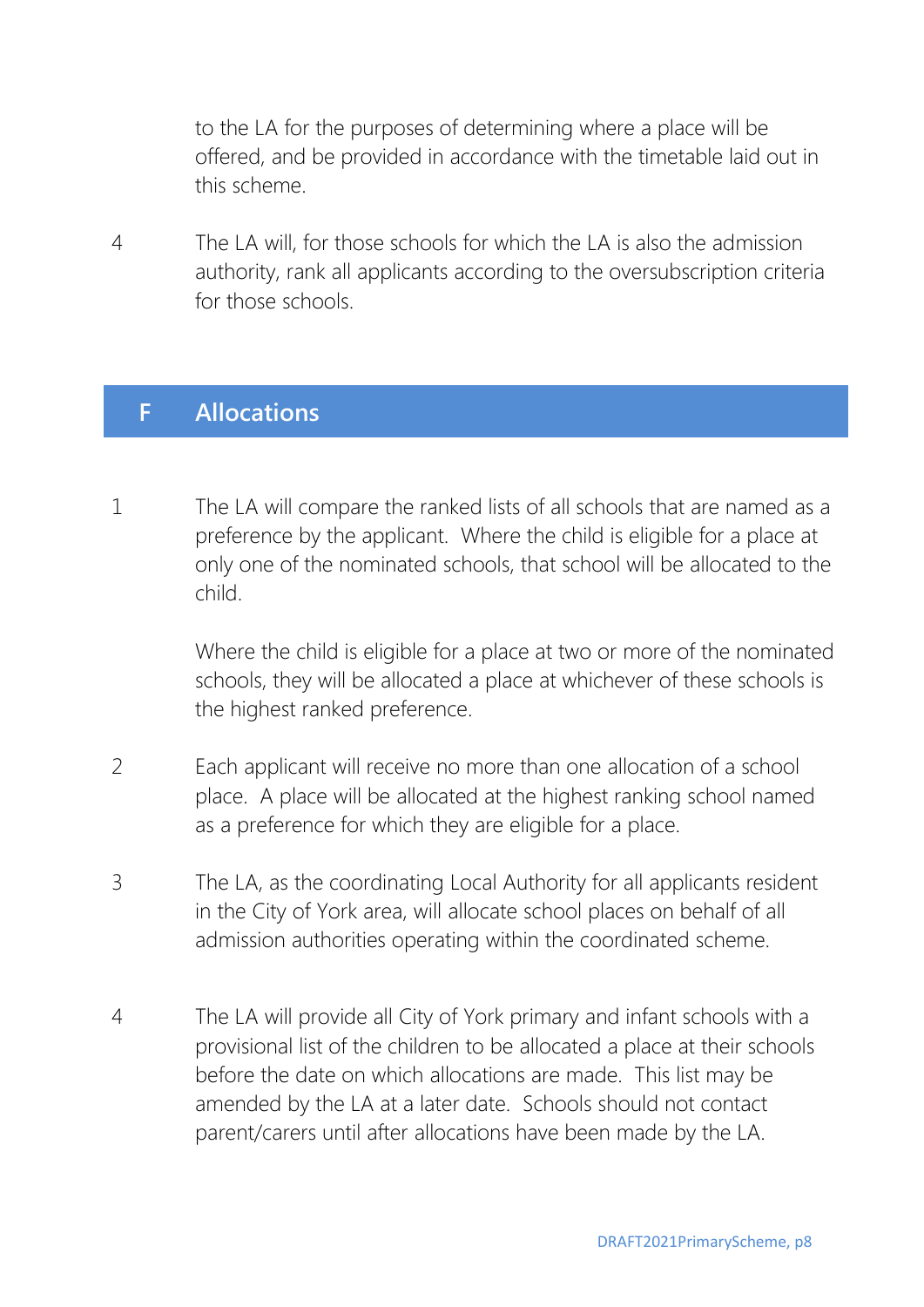- 5 Allocations will be made on the National Offer Day, 16 April 2020.
- 6 If a place cannot be allocated at a school named as a preference, a place will be allocated at an alternative school where places are still available. This will be after all those preferencing a school have first been allocated a place. This may be a school some distance from the home address of the applicant.
- 7 No places will be held in reserve for any school.

# **G Waiting Lists**

- 1 A waiting list will be compiled for all oversubscribed schools and kept until at least 31 December 2020.
- 2 Each waiting list will contain all the unsuccessful preferences, whether from 'on-time' or 'late' applications, and ranked in accordance with the relevant oversubscription criteria for that school according to the applicants current circumstances.
- 3 Applicants may request to be added to a waiting list for a school, even if they did not originally express a preference for that school. Requests should be provided in writing from the original applicant to the LA, who will communicate this to the admission authority for the school.
- 4 Each additional applicant, or change in circumstances of an applicant, will require the waiting list to be reordered in accordance with the relevant oversubscription criteria for that school.
- 5 The admission authority for each school shall, should a place become available whilst the waiting list is in operation, make available a place to the applicant on the top of the waiting list on the day the place became available.
- 6 The LA shall, as the coordinating Local Authority, oversee these waiting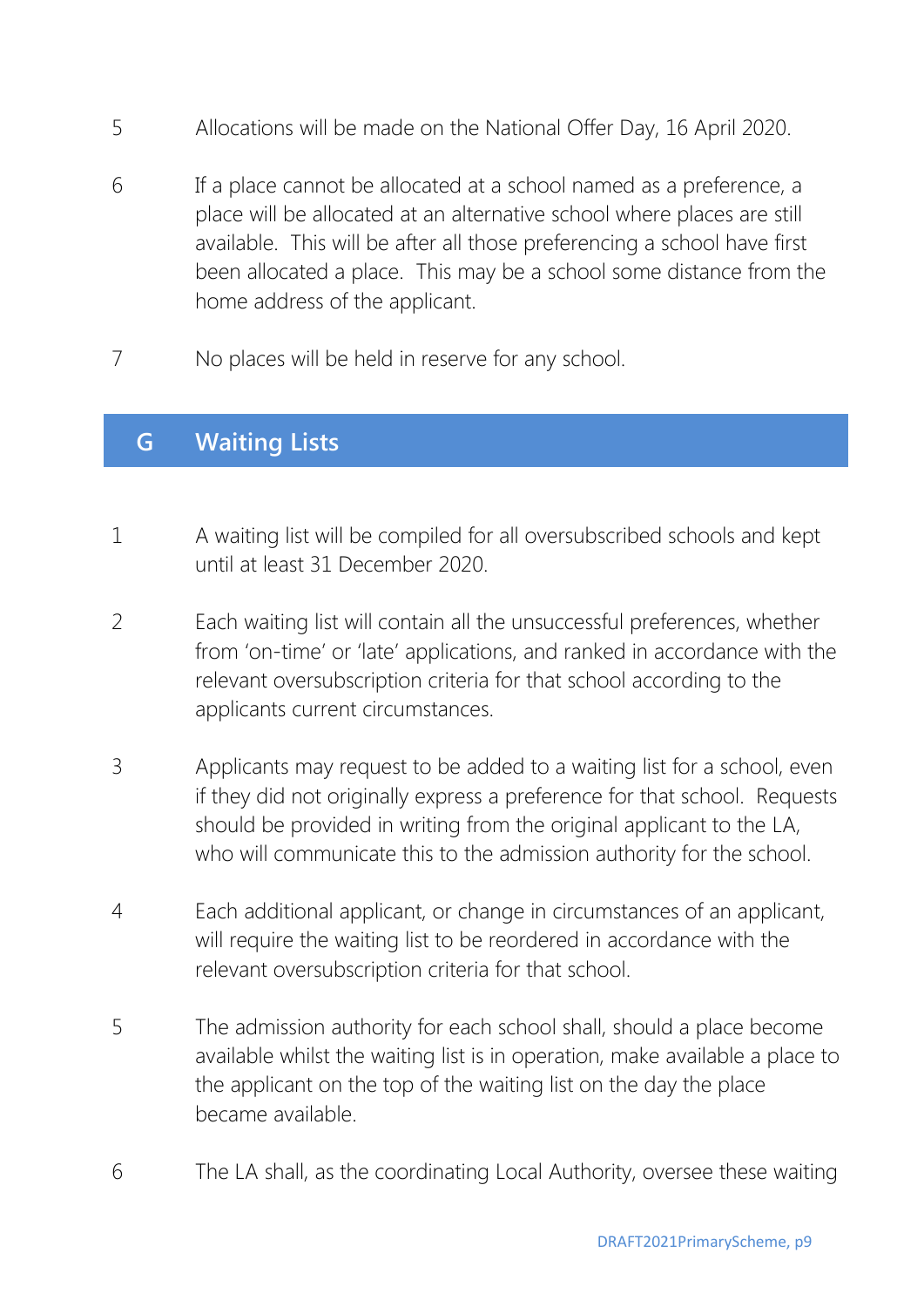lists in partnership with schools that are their own admission authority and other Local Authorities. The LA requires other admission authorities to inform the LA when places may become available, so that a coordinated allocation may be made by the LA on behalf of all schools within this coordinated scheme, and to ensure that each child is only allocated one school place.

#### **H Appeals**

- 1 Where an applicant has been refused a place at a school of their preference, the applicant will be offered the statutory right of appeal against the decision of the admission authority for the preference school.
- 2 Applicants may appeal for a school, even if they did not originally express a preference for that school.
- 3 The refusal letter will contain the reason why the preference was refused by the admission authority for the preference school and what steps the applicant needs to take in order to appeal against this decision.
- 4 Where there is more than one applicant appealing for a school these will be 'grouped appeals' for the first stage wherever possible.
- 5 Where the appeal is for a school in another Local Authority area, where local appeal arrangements may differ from the above, the applicant will be advised to contact that Local Authority to further discuss the appeals process.
- 6 The outcome of the appeals process may mean there are further variations to the allocation of places at all schools. All changes will be communicated between the various admission authorities operating within this scheme, including the LA, schools that are their own admission authority, and other Local Authorities.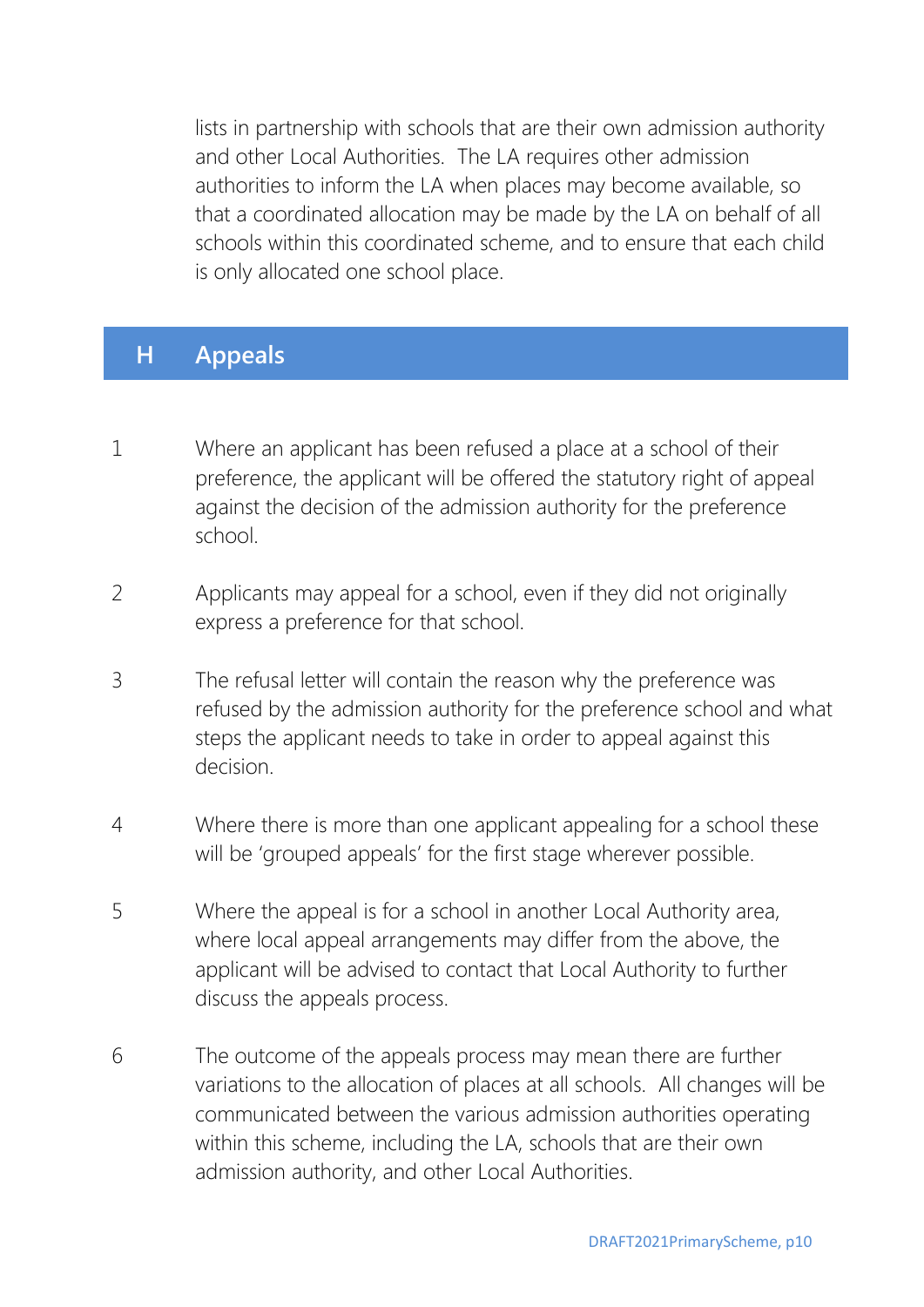# **I Timetable**

| by 12 September 2019      | Guide for Parents published online at<br>www.york.gov.uk/guideforparents                                                                                                                                                                                                                                                                                                                                                                                                                       |
|---------------------------|------------------------------------------------------------------------------------------------------------------------------------------------------------------------------------------------------------------------------------------------------------------------------------------------------------------------------------------------------------------------------------------------------------------------------------------------------------------------------------------------|
| by 12 September 2019      | Opening date for applications. 'School admissions<br>application for Primary School in September 2020'<br>form made available and online applications start<br>to be accepted at<br>www.york.gov.uk/schooladmissions                                                                                                                                                                                                                                                                           |
| by 15 November 2019       | Letters sent to the home addresses of children<br>who attend a nursery or early years provider in<br>the City of York area and who are due to start<br>Reception in September 2020, informing<br>parent/carers that applications should be made<br>online by 15 January 2020. Parent/carers without<br>access to the internet will be informed they should<br>contact School Services for a paper copy of the<br>'School admissions application for Primary School<br>in September 2020' form. |
| <b>15 January 2020</b>    | Closing date for 'on-time' applications (both<br>online and by paper 'School admissions<br>application for Primary School in September 2020'<br>form)                                                                                                                                                                                                                                                                                                                                          |
| from 16 January 2020      | Applications received may be treated as 'late'                                                                                                                                                                                                                                                                                                                                                                                                                                                 |
| by 22 January 2020        | Communicate the total number of first<br>preferences expressed to each City of York<br>primary and infant school                                                                                                                                                                                                                                                                                                                                                                               |
| by 24 January 2020        | Receive information about applicants resident<br>outside the City of York area expressing<br>preferences for schools within the City of York<br>area from other Local Authorities                                                                                                                                                                                                                                                                                                              |
| <b>By 24 January 2020</b> | Provide information about applicants resident in<br>the City of York area expressing preferences for                                                                                                                                                                                                                                                                                                                                                                                           |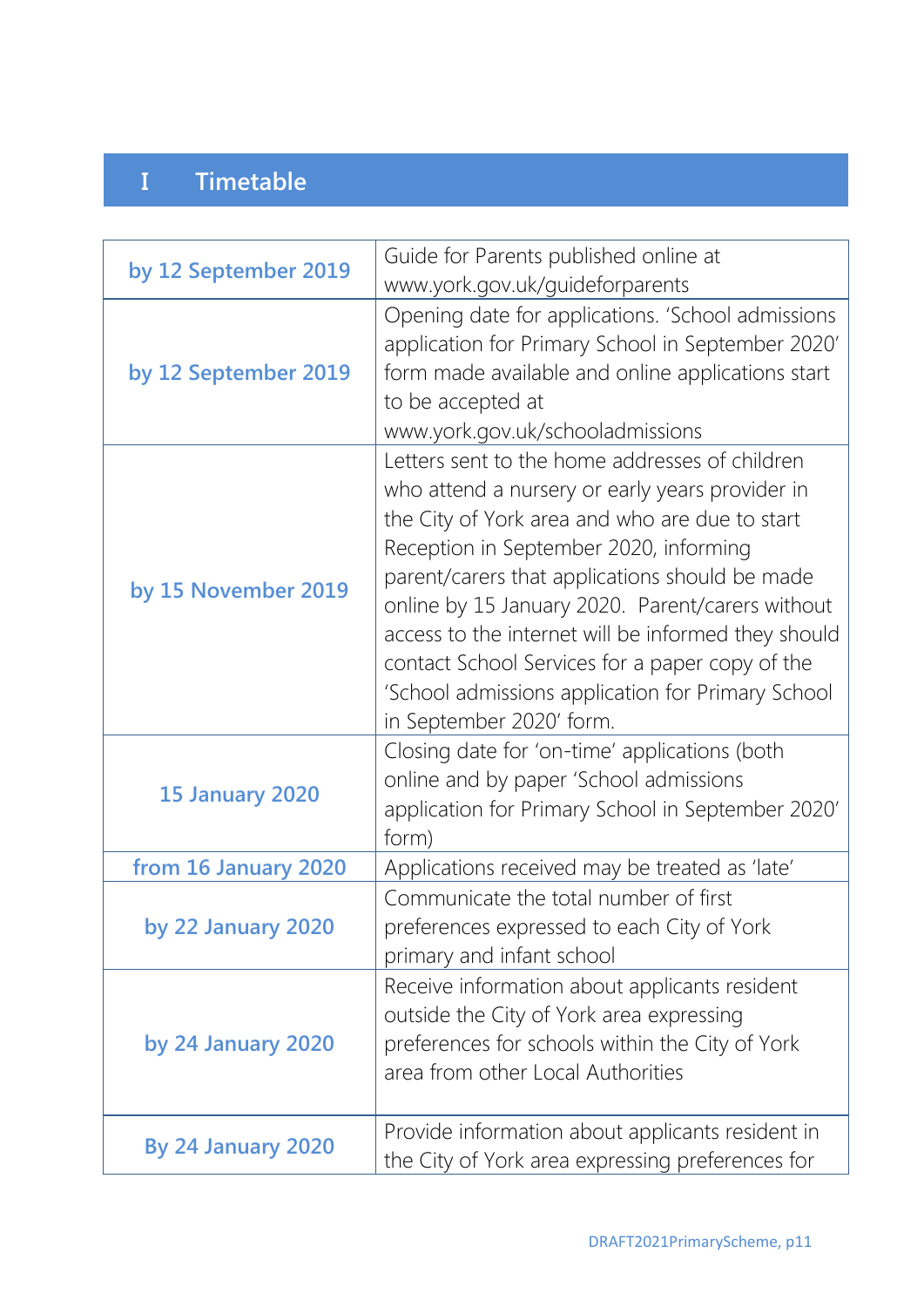|                      | schools outside the City of York area to other                                                                                                                                                                                                                                                                                                          |
|----------------------|---------------------------------------------------------------------------------------------------------------------------------------------------------------------------------------------------------------------------------------------------------------------------------------------------------------------------------------------------------|
| by 31 January 2020   | Local Authorities for their consideration.<br>Provide details of all preferences expressed for<br>Voluntary Aided and Academy schools within the<br>City of York area to those schools for their<br>consideration                                                                                                                                       |
| by 21 February 2020  | Receive completed ranked lists of all preferences<br>from Voluntary Aided and Academy schools<br>within the City of York area                                                                                                                                                                                                                           |
| by 21 February 2020  | Last date by which Voluntary Aided and Academy<br>schools can notify the Local Authority of an<br>increase in the number of places to be allocated<br>on National Offer Day. This is to allow the Local<br>Authority good time to deliver its co-ordination<br>responsibilities effectively. The number of places<br>cannot be decreased below the PAN. |
| by 13 March 2020     | First exchange of information, including to whom<br>allocations can be made, to other coordinating<br>Local Authorities for applicants resident outside<br>the City of York area                                                                                                                                                                        |
| by 13 March 2020     | First exchange of information, including to whom<br>allocations can be made, from other coordinating<br>Local Authorities for applicants resident in the City<br>of York area                                                                                                                                                                           |
| by 27 March 2020     | Final exchange of information, including to whom<br>allocations can be made, to other coordinating<br>Local Authorities for applicants resident outside<br>the City of York area                                                                                                                                                                        |
| by 27 March 2020     | Final exchange of information, including to whom<br>allocations can be made, from other coordinating<br>Local Authorities for applicants resident in the City<br>of York area                                                                                                                                                                           |
| by 14 April 2020     | Provide all City of York primary and infant schools<br>with a provisional list of the children to be<br>allocated a place at their schools.                                                                                                                                                                                                             |
| <b>16 April 2020</b> | Allocations communicated to City of York resident<br>applicants by email and/or by letter                                                                                                                                                                                                                                                               |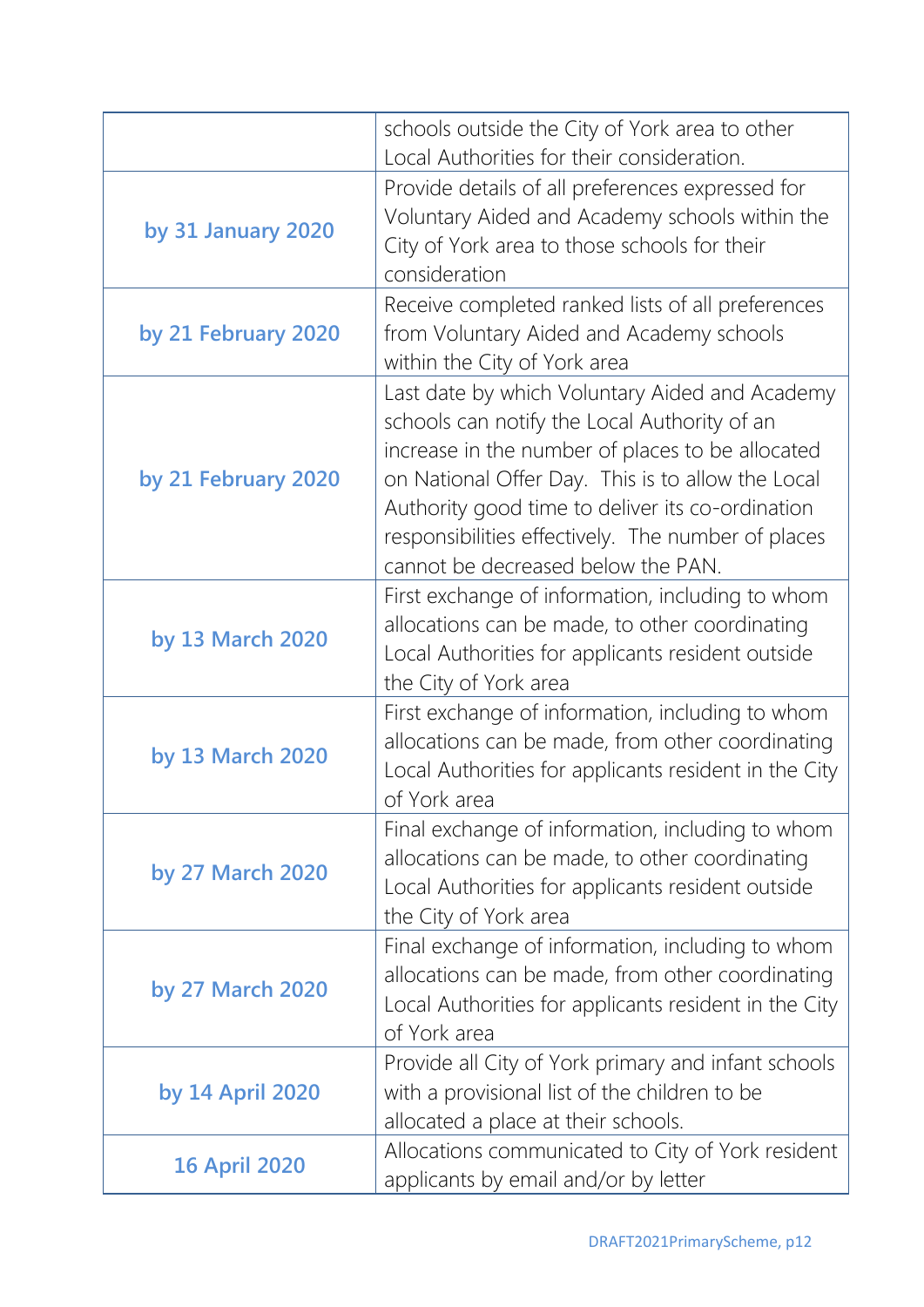| 27 April 2020 -       | Communicate adjustments to allocations to                        |
|-----------------------|------------------------------------------------------------------|
| <b>31 August 2020</b> | schools and other admission authorities                          |
| 20 May 2020           | Deadline for return of appeal papers for 'on-time'<br>applicants |
|                       |                                                                  |
| 1 June 2020 -         | Admissions appeals for 'on-time' applicants                      |
| <b>17 July 2020</b>   |                                                                  |
| September 2020        | Start of the school year                                         |
| 31 December 2020      | Earliest date waiting lists may close $-$ the exact              |
|                       | date for each admission authority may vary                       |
|                       | according to their admissions arrangements.                      |

## **J Contact details for correspondence**

City of York Council School Services West Offices, Station Rise, York YO1 6GA 01904 551554 education@york.gov.uk

# **K City of York Primary and Infant Schools**

Acomb Primary (Academy, 5-11) Badger Hill Primary (Academy, 5-11) Bishopthorpe Infant (Community, 5-7) Burton Green Primary (Academy, 5-11) Carr Infant (Community, 5-7) Clifton Green Primary (Community, 5-11) Clifton with Rawcliffe Primary (Academy, 5-11) Copmanthorpe Primary (Community, 5-11)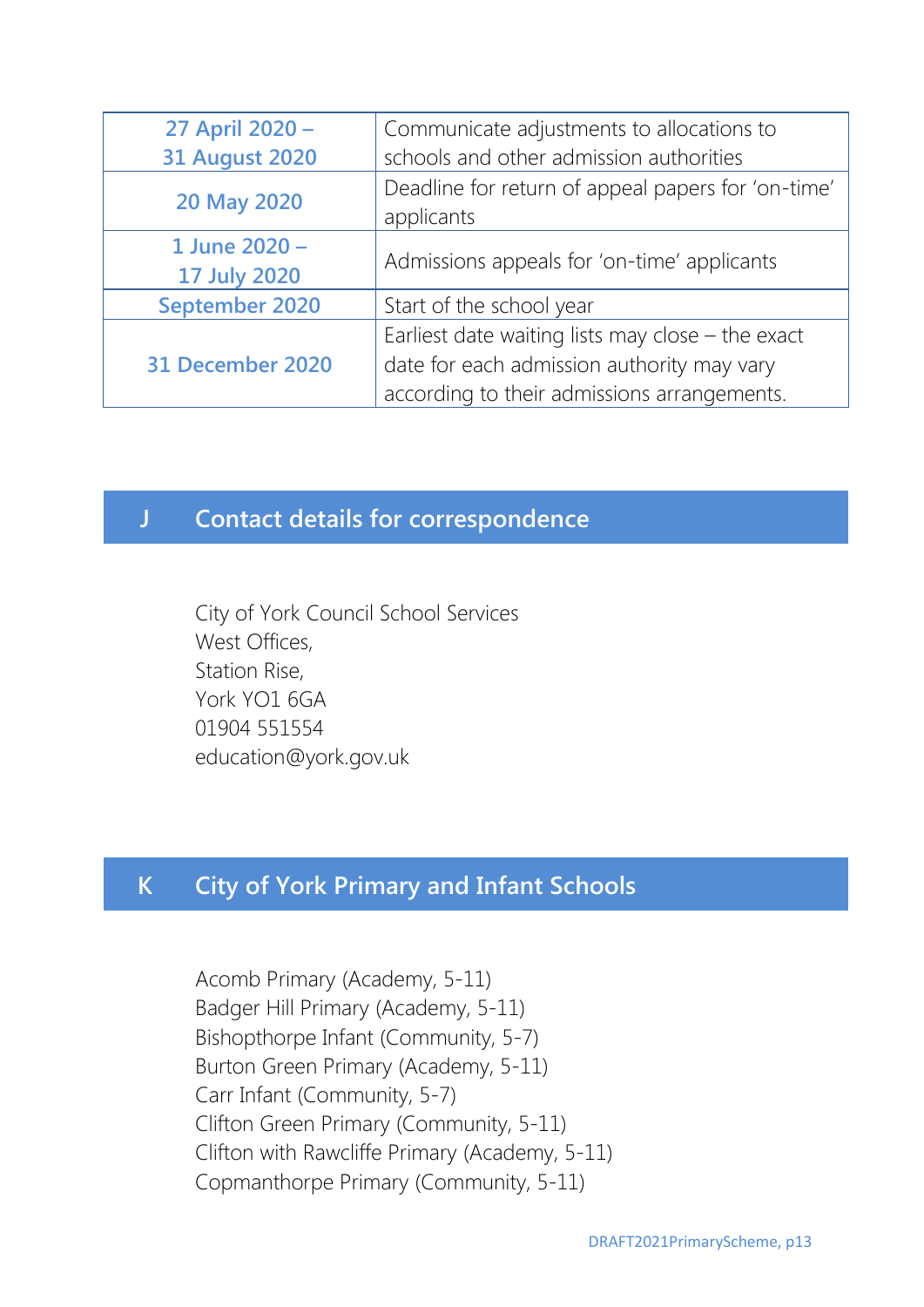Dringhouses Primary (Community, 5-11) Dunnington CE Primary (Academy, 5-11) Elvington CE Primary (Voluntary Controlled, 5-11) Fishergate Primary (Community, 5-11) Haxby Road Primary (Academy, 5-11) Headlands Primary (Community, 5-11) Hempland Primary (Academy, 5-11) Heworth CE Primary (Academy, 5-11) Hob Moor Community Primary (Academy, 5-11) Huntington Primary (Academy, 5-11) Knavesmire Primary (Academy, 5-11) Lakeside Primary (Academy, 5-11) Lord Deramore's CE Primary (Voluntary Controlled, 5-11) Naburn CE Primary (Voluntary Controlled, 5-11) New Earswick Primary (Academy, 5-11) Osbaldwick Primary (Academy, 5-11) Our Lady Queen of Martyrs RC Primary (Voluntary Aided, 5-11) Park Grove Primary (Academy, 5-11) Poppleton Ousebank (Academy, 5-11) Poppleton Road Primary (Community, 5-11) Ralph Butterfield Primary (Community, 5-11) Robert Wilkinson Primary (Academy, 5-11) Rufforth Primary (Community, 5-11) Scarcroft Primary (Academy, 5-11) Skelton Primary (Community, 5-11) St Aelred's RC Primary (Voluntary Aided, 5-11) St Barnabas' CE Primary (Voluntary Controlled, 5-11) St George's RC Primary (Voluntary Aided, 5-11) St Lawrence's CE Primary (Academy, 5-11) St Mary's CE Primary (Voluntary Controlled, 5-11) St Oswald's CE Primary (Voluntary Controlled, 5-11) St Paul's CE Primary (Voluntary Controlled, 5-11) St Wilfrid's RC Primary (Voluntary Aided, 5-11) Stockton on the Forest Primary (Community, 5-11) Tang Hall Primary (Academy, 5-11) Westfield Primary Community (Community, 5-11) Wheldrake with Thorganby CE Primary (Academy, 5-11)